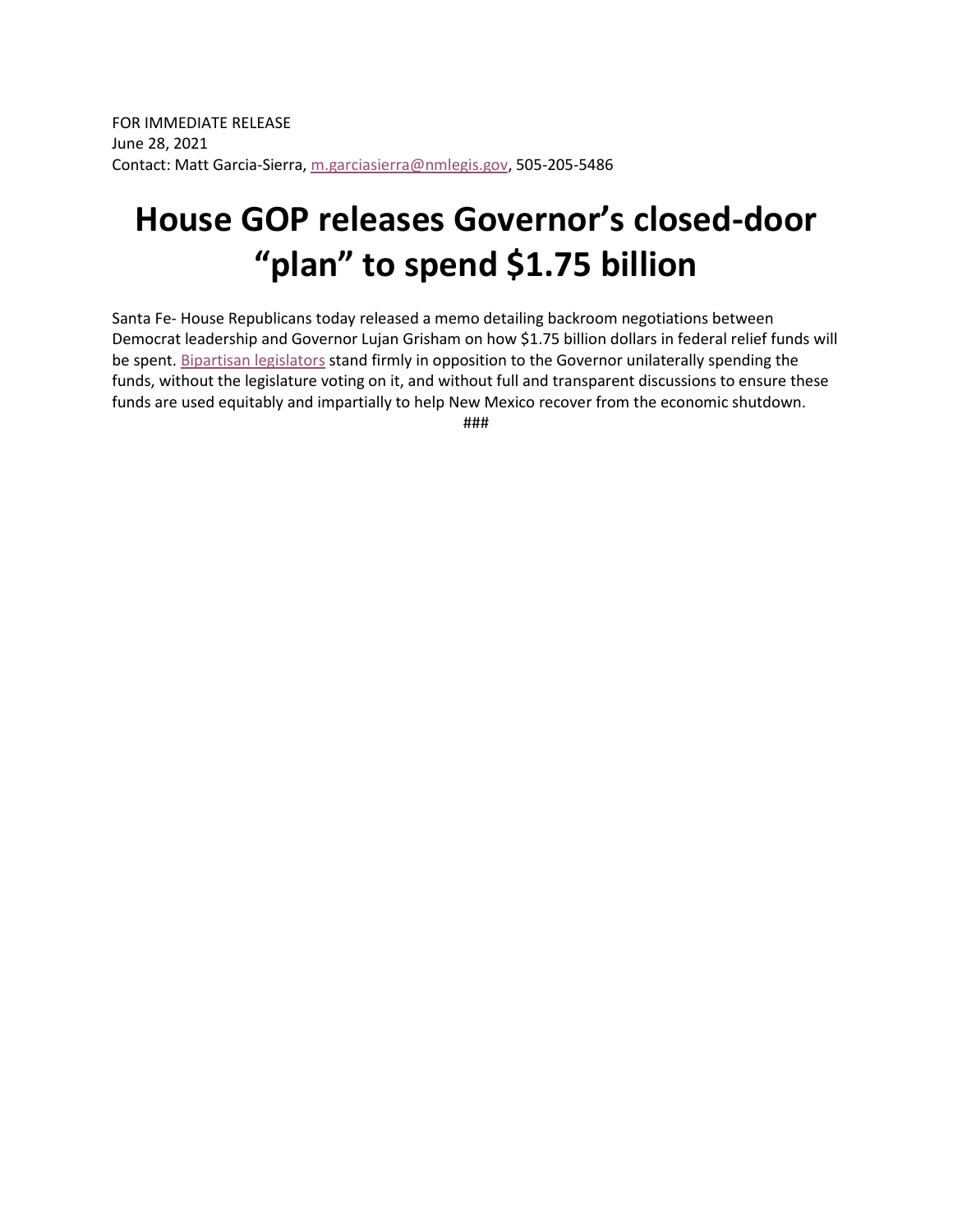| Agency                           | Amount                                  | Amount                            | Purpose                                                                    | <b>ARPA Spending</b><br>Category | <b>Expected Outcomes</b>             |
|----------------------------------|-----------------------------------------|-----------------------------------|----------------------------------------------------------------------------|----------------------------------|--------------------------------------|
|                                  |                                         |                                   | Vetoed HB 2 ARPA                                                           |                                  |                                      |
|                                  |                                         | Mutual Lege-Exec                  |                                                                            |                                  |                                      |
|                                  |                                         | Scenario<br>$6 - 17 -$            |                                                                            |                                  |                                      |
|                                  | HB2 Vetoed                              | 21                                |                                                                            |                                  |                                      |
|                                  |                                         |                                   | Gov. Discretionary Fund. Assistance                                        |                                  |                                      |
|                                  |                                         |                                   | to households, nonprofits, business                                        |                                  |                                      |
| 1 Dept. of Finance & Admin       | \$<br>25,000.0                          | See line 35                       | & industry                                                                 | Impact of COVID                  | N/A                                  |
|                                  |                                         |                                   |                                                                            |                                  | Improve facilities to increase use   |
|                                  |                                         |                                   | Lost Revenue for State Fair, DCA,                                          |                                  | and support local economic           |
| 2 Dept. of Finance & Admin       | \$<br>20,500.0                          |                                   | State Parks                                                                | Lost revenue                     | activity                             |
|                                  |                                         |                                   |                                                                            |                                  | Increase internet speeds and         |
| 3 DOIT                           |                                         |                                   |                                                                            |                                  | connectivity to support education    |
| Economic Development Dept        | \$<br>85,000.0<br>Ś<br>$100,000.0$   \$ | 50,000.0 LEDA                     | Replace broadband in SB377                                                 | Broadband<br>Lost GF revenue     | & business                           |
|                                  |                                         |                                   |                                                                            |                                  | Increase employment                  |
| 5 Higher Education Dept.         | \$<br>100,000.0                         | \$                                | 150,000.0 Lottery Scholarships                                             | Lost GF revenue                  | Increase educational attainment      |
|                                  |                                         | مو مړن د                          |                                                                            |                                  |                                      |
| 6 Tourism                        | \$<br>10,000.0                          | \$<br>$-25,000.0$                 | Advertising & industry assistance                                          | Impact of COVID                  | Increase tourism economic activity   |
|                                  |                                         |                                   |                                                                            |                                  | improve road conditions - Increase   |
| 7 Transportation Dept.           | \$<br>200,000.0                         | \$                                | 300,000.0 State Roads                                                      | Lost GF revenue                  | employment                           |
|                                  |                                         |                                   | UI fund & Repayment of federal                                             |                                  | Avoid tax increases that would act   |
| 8 Workforce Solutions Dept.      | \$<br>$600,000.0$ $\frac{1}{5}$         | 600,000.0                         | loans                                                                      | Impact of COVID                  | as a drag on recovery                |
|                                  |                                         |                                   | Evidence-based re-employment case                                          |                                  |                                      |
| 9 Workforce Solutions Dept.      | \$<br>5,000.0                           |                                   | management                                                                 | Impact of COVID                  | Increase employment. \$17-\$1 ROI    |
| 10 Sub-Total                     | $\overline{\mathsf{s}}$<br>1,145,500.0  | Ŝ.<br>1,125,000.0                 |                                                                            |                                  |                                      |
|                                  |                                         |                                   | <b>Additional Options Scenarios</b>                                        |                                  |                                      |
|                                  | <b>Additional Options</b>               | Mutual Lege-Exec                  |                                                                            |                                  |                                      |
|                                  | Not in HB <sub>2</sub>                  | Scenario<br>$6 - 17$              |                                                                            |                                  |                                      |
|                                  | $6 - 2 - 21$                            | 21                                |                                                                            |                                  |                                      |
| 13 Aging & LT Services Dept      | \$<br>15,000.0                          |                                   | Saavedra Fund/Aging Network                                                | Lost GF revenue                  | N/A                                  |
|                                  |                                         |                                   |                                                                            |                                  |                                      |
|                                  |                                         |                                   |                                                                            |                                  | Capital improvements/marketing       |
| 14 Cumbres & Toltec              | \$<br>3,000.0                           |                                   | Lost revenue due to COVID closing                                          | Lost revenue                     | to increase rural economic activity  |
|                                  |                                         |                                   | Rural jobs monuments/museum                                                |                                  | Capital improvements to increase     |
| $15$ DCA                         | \$<br>10,000.0                          |                                   | upgrades outside of SF                                                     | Lost GF revenue                  | rural economic activity              |
| 16 Tourism                       | \$<br>15,000.0                          | See line 6                        | Additional advertising                                                     | Impact of COVID                  | See line 6                           |
|                                  |                                         |                                   | health & early childhood service                                           |                                  |                                      |
|                                  |                                         |                                   | capacity training in order to bill                                         |                                  | Increase use of evidence-based       |
| 17 Dept. of Finance & Admin      | \$                                      |                                   | Medicaid or other federal funds by                                         |                                  | interventions to improve child well- |
|                                  | 20,000.0                                |                                   | CYFD, HSD, ECECD                                                           | Impact of COVID                  | being                                |
|                                  |                                         |                                   |                                                                            |                                  |                                      |
|                                  |                                         |                                   | Gov. Discretionary Fund. Additional<br>authority for impacts from COVID on |                                  |                                      |
| 18 Dept. of Finance & Admin      | \$<br>25,000.0                          | See line 35                       | non-profits/business                                                       | Impact of COVID                  |                                      |
|                                  |                                         |                                   |                                                                            |                                  | N/A                                  |
|                                  |                                         |                                   | LEDA for R&D technology; Separate                                          |                                  |                                      |
|                                  |                                         |                                   | funding for tural communities to                                           |                                  |                                      |
|                                  |                                         |                                   | transition from state employment                                           |                                  |                                      |
|                                  |                                         |                                   | based facilities and energy impacted                                       |                                  |                                      |
| 19 Economic Development Dept     | \$<br>50,000.0                          |                                   | communities.                                                               | Lost GF revenue                  | Increase rural economic activity     |
|                                  |                                         |                                   | For COVID costs; testing. Avoids                                           |                                  |                                      |
| 20 General Services Dept         | \$<br>15,000.0                          |                                   | large premium increase                                                     | Impact of COVID                  | Pay for direct costs of COVID        |
|                                  |                                         |                                   | Additional Lottery Scholarship pre-                                        |                                  |                                      |
| 21 Higher Education Dept.        | \$<br>50,000.0                          | See line 5                        | pay                                                                        | Lost revenue                     | See line 5                           |
|                                  |                                         |                                   |                                                                            | Impact of                        |                                      |
|                                  |                                         |                                   | Opportunity Scholarship pre-pay 2-3                                        | COVID/lost GF                    |                                      |
| 22 Higher Education Dept.        | \$<br>50,000.0                          | \$<br>50,000.0 years              |                                                                            | revenue.                         | Increase educational attainment      |
|                                  |                                         |                                   | Work Study financial aid-high                                              |                                  |                                      |
| 23 Higher Education Dept.        | \$<br>25,000.0                          | \$<br>25,000.0                    | demand fields                                                              | Impact of COVID                  | Increase educational attainment      |
|                                  |                                         |                                   |                                                                            |                                  |                                      |
|                                  |                                         |                                   | Endowments for expanded faculty                                            |                                  |                                      |
|                                  |                                         |                                   | positions behavioral health& EC                                            |                                  | Increase workforce available to      |
| 24 Higher Education Dept.        | \$<br>50,000.0                          | Ŝ.<br>50,000.0                    | related degrees. Require match.                                            | Impact of COVID                  | implement evidenc-based services.    |
| 25 Human Services Dept.          | \$<br>10,000.0                          | $\overline{A}$ and $\overline{A}$ | Food Banks                                                                 | Impact of COVID                  | Reduce hunger                        |
|                                  |                                         |                                   | For COVID costs; testing. Avoids                                           |                                  |                                      |
| 26 Public School Insurance Auth. | \$<br>15,000.0                          |                                   | large premium increase                                                     | impact of COVID                  | Pay for direct costs of COVID        |
|                                  |                                         |                                   | Admodt Water Settlement -                                                  |                                  |                                      |
| 27 State Engineer                | \$<br>41,500.0                          |                                   | Remaining obligation                                                       | Water projects                   | Improve water quality                |
|                                  |                                         |                                   |                                                                            |                                  | Improve safety of rural              |
| 28 State Engineer                | \$<br>50,000.0                          |                                   | Damn Rehabilitation                                                        | Lost GF revenue                  | communities                          |

## $Q$ ntion  $\epsilon$  for Alle لندل  $\overline{1}$  $\lambda$  and the field  $\lambda$  $\mathbf{r}$  and  $\mathbf{r}$  is  $\sim$  $-22.22$  $\overline{1}$  $\mathbf{u}$  and  $\mathbf{v}$